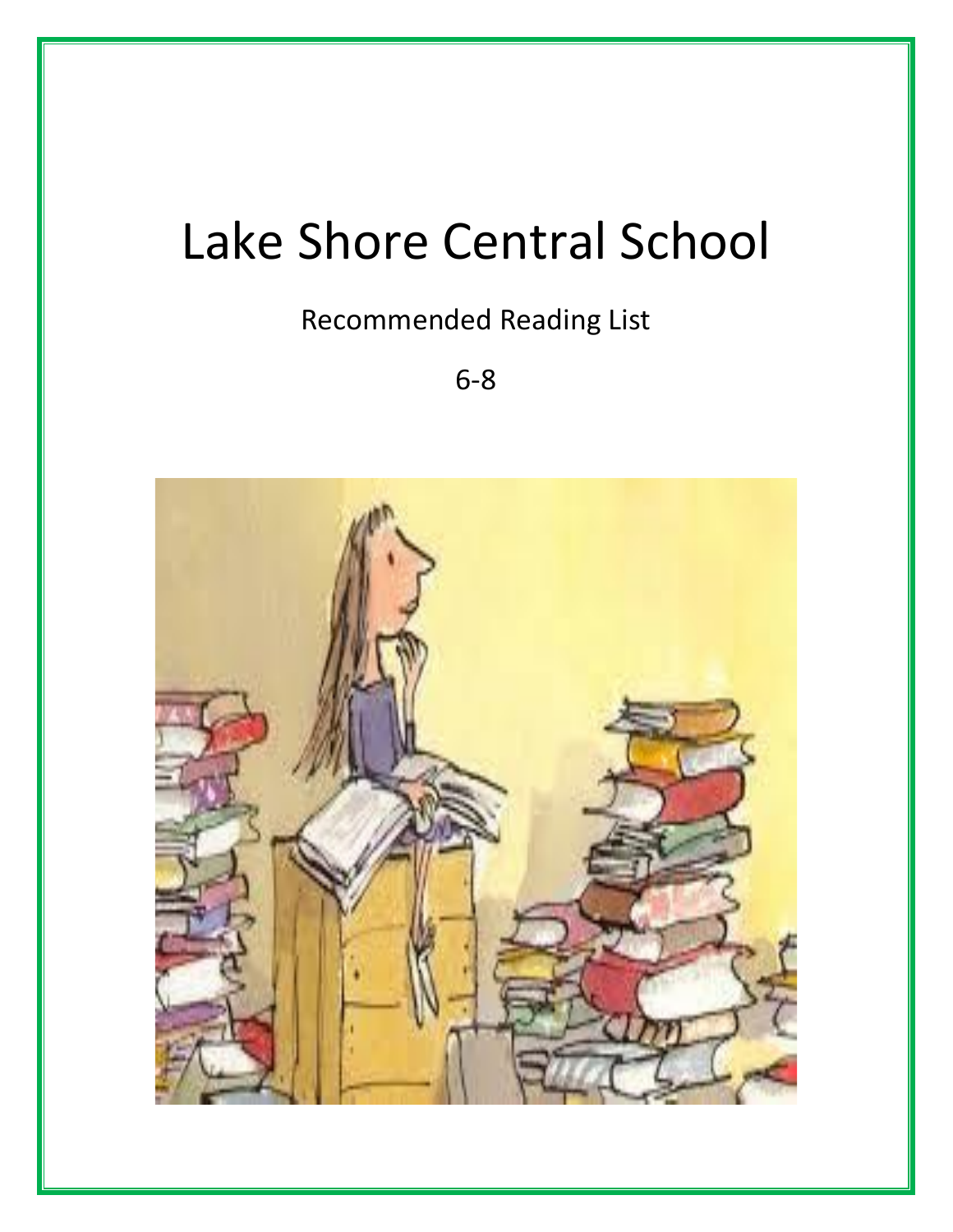#### **What is a recommended reading list?**

A recommended reading list is a compilation of titles and authors that are intended to promote good reading habits. There is no greater indicator of a child's academic success than their reading ability.

This reading list is comprised of book lists from the New York State Common Core materials alongside classical and contemporary works; including a variety of genres both fiction and non-fiction. These lists were created for independent student reading to foster life-long readers.

Remember, you may always ask your child's teacher or media specialist to recommend more titles for your child to explore.

**Any book that helps a child to form a habit of reading, to make reading one of his deep and continuing needs, is good for him.**

–Maya Angelo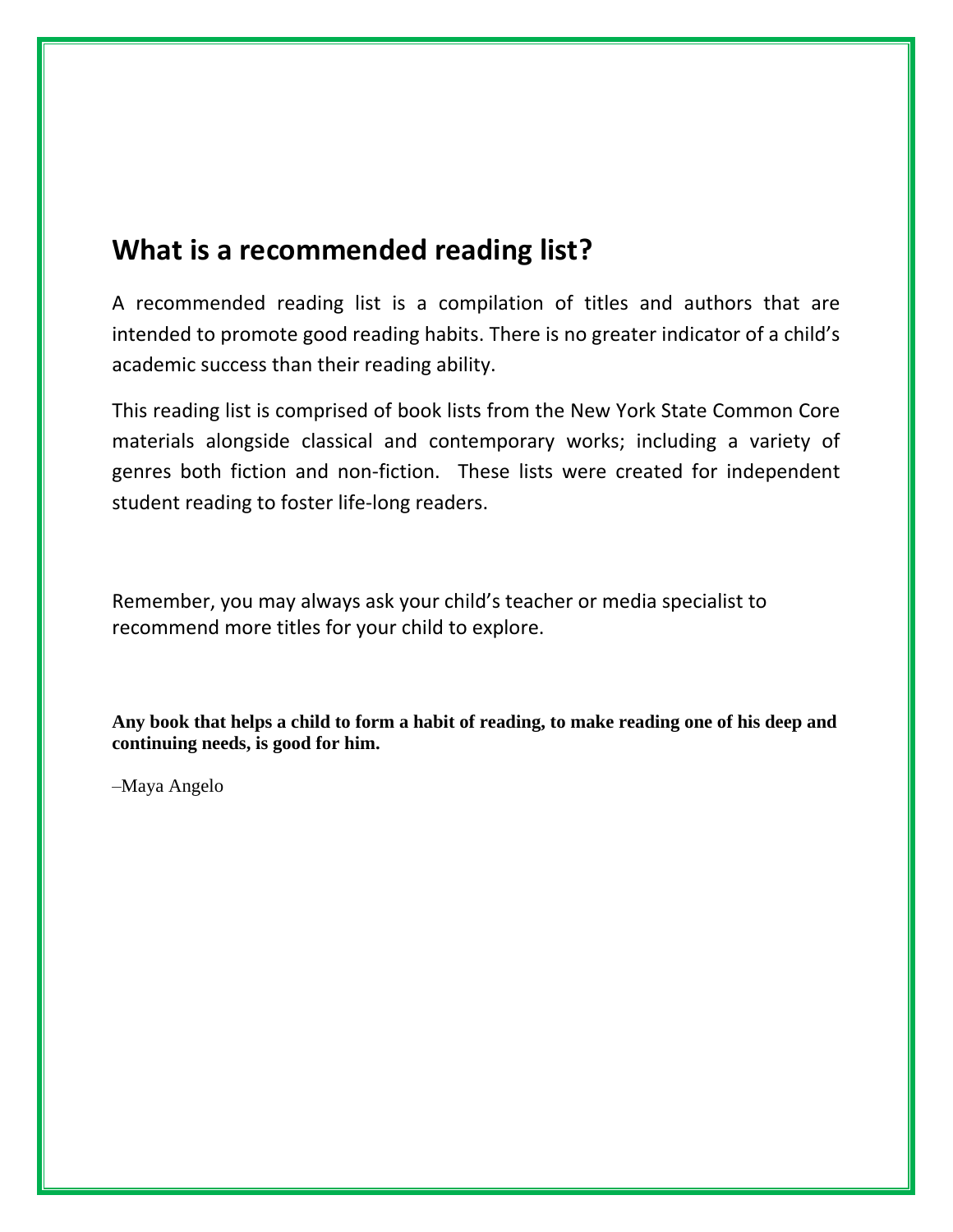# Recommended Reading List

## Grades 6-8



#### **Author Title**

| Applegate, Katherine | Home of the Brave                                      |
|----------------------|--------------------------------------------------------|
| Avi                  | The Man Who Was Poe, Crispin, At the Edge of the World |
|                      | Peeled, Rules of the Road, Hope Was Here, Best Foot    |
| Bauer, Joan          | Forward                                                |
| Benway, Robin        | <b>Also Known As</b>                                   |
| Boyne, John          | Boy in the Striped Pajamas                             |
| Bray, Libba          | <b>The Diviners</b>                                    |
| Brown, Dan           | <b>America Under Attack</b>                            |
|                      | Warrior, Hidden Roots, Bowman's Store: A Journey to    |
| Bruchac, Joseph      | <b>Myself</b>                                          |
| Carvell, Marlene     | Sweetgrass Basket, Who Will Tell My Brother            |
| Clare, Cassandra     | <b>City of Bones</b>                                   |
| Coates, Jan          | A Hare in the Elephants Trunk                          |
| Coker, Rachel        | Chasing Jupiter                                        |
| Day-George, Jessica  | Princess of Glass, Princess of the Midnight Ball       |
| Duane, Diane         | So You Want to be a Wizard                             |
| Fleischman, John     | <b>Phineas Gage</b>                                    |
| Freeman, Russell     | Freedom Walkers: The Story of Montgomery               |
| Fritz, Jean          | You Want to Vote, Lizzie Stanton?                      |
| Green, John          | The Fault in Our Stars                                 |
| Hale, Shannon        | <b>Princess Academy</b>                                |
| Hesse, Karen         | Out of the Dust                                        |
| Hinton, S.E.         | <b>The Outsiders</b>                                   |
| Hoose, Phillip       | Claudette, Colvin: Twice Toward Justice                |
| Kelly, Jacqueline    | The Evolution of Calpurnia Tate                        |
| Kadohata, Cynthia    | Kira, Kira                                             |
| King, Stephen        | Firestarter                                            |
| Klages, Ellen        | <b>White Sands, Red Menace</b>                         |
| Larson, Kirby        | <b>Hattie Bog Sky</b>                                  |
| Law, Ingrid          | <b>Savvy</b>                                           |
| Lin, Grace           | Where the Mountains Meets the Moon                     |
| Lowry, Lois          | Giver, Gathering Blue, All Titles                      |
| Lupica, Mike         | Heat, Hero                                             |